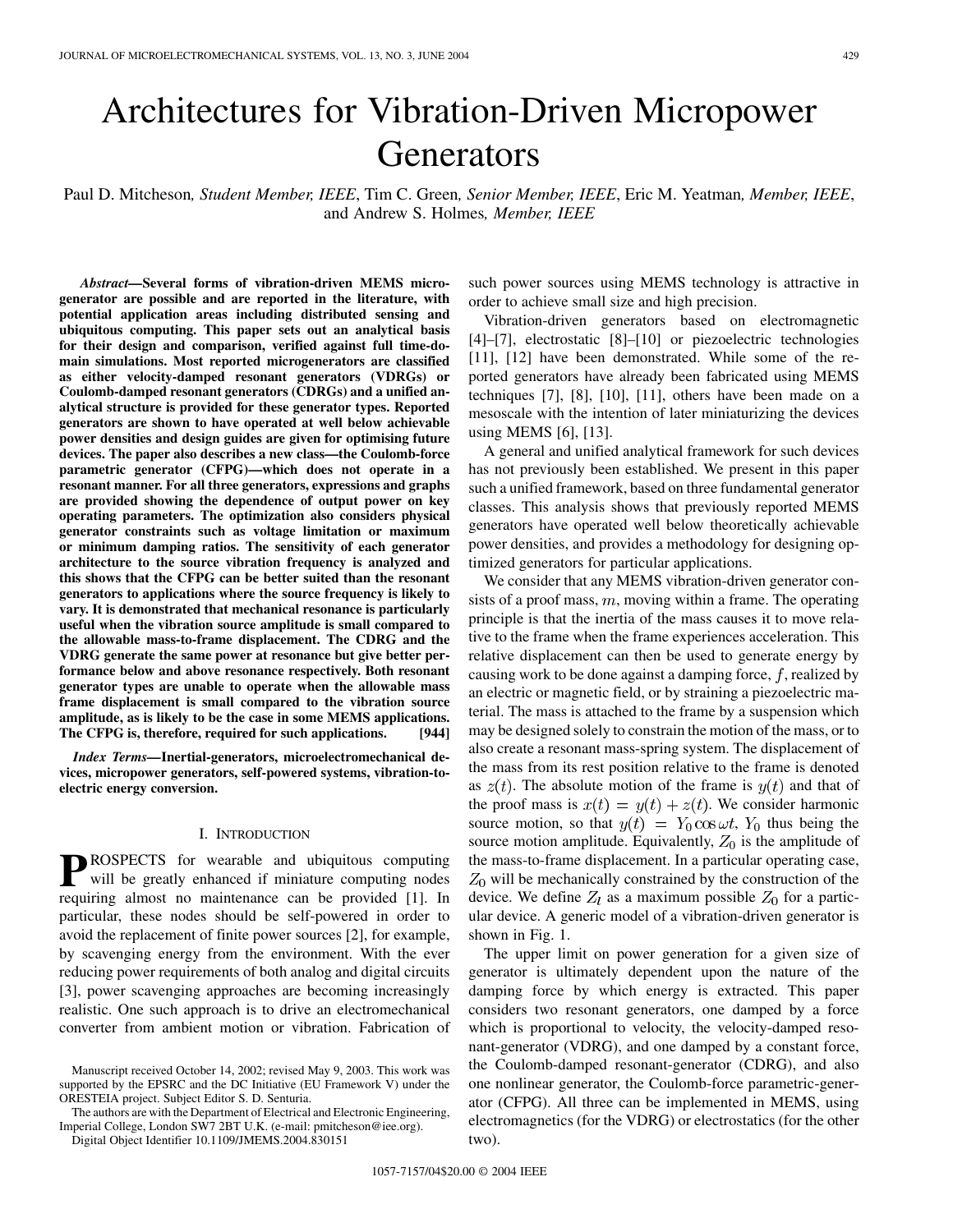

Fig. 1. Generic model of vibration-driven generator.

Previously reported generators can be assigned to these classifications.

- Yates *et al.* [[4\]](#page-11-0), [\[5](#page-11-0)], [\[14](#page-11-0)], [\[15](#page-11-0)] of Sheffield University have constructed an electromagnetic MEMS VDRG, capable of generating 0.3  $\mu$ W from a 4.4-kHz 500-nm input motion. Their device consists of a moving magnetic mass mounted on a flexure which allows a change of flux linkage with a coil deposited beneath the moving mass.
- Chandrakasan *et al.* of MIT have constructed both an electrostatic CDRG based on a comb-drive [\[8](#page-11-0)], [[16\]](#page-11-0), which generates  $8 \mu$ W from a 2.5-kHz 500-nm input motion, and a larger electromagnetic VDRG [\[6](#page-11-0)], where they simulate approximately 400  $\mu$ W root-mean-square (rms) power for an input motion which represents human walking.
- Li *et al.* of the Chinese University of Hong Kong have constructed and tested a MEMS electromagnetic VDRG [[7\]](#page-11-0). They generate 40  $\mu$ W from an 80-Hz 200- $\mu$ m input vibration. They have successfully demonstrated data transmission powered by this source using a standard infrared transmitter running at a low duty cycle.
- White *et al.* of Southampton University have constructed a MEMS piezoelectric VDRG [\[11](#page-11-0)], [\[17](#page-11-0)], [\[18](#page-11-0)] capable of generating 2.2  $\mu$ W from a 0.9-mm 80-Hz input motion.
- Tashiro *et al.* have constructed an electrostatic CDRG [\[19](#page-11-0)]. This is not a MEMS, or even miniature generator, weighing 0.64 kg.

Some of the previous work on microgenerators indicates that the power output of a vibration-driven device is proportional to  $Y_0^2 \omega^3 m$  [[6\]](#page-11-0), [[15\]](#page-11-0), [[20\]](#page-11-0). This must be qualified by several factors. First, power will only increase as  $Y_0^2$  if the maximum relative displacement  $Z_0$  can increase in proportion to  $Y_0$ . However,  $Z_0$ has a finite limit  $(Z_l)$ , a key constraint in a MEMS application. Also, for the vibration source,  $Y_0$  can be expected to drop with increasing  $\omega$ . Another consideration is the ratio of the source frequency to the resonant frequency,  $\omega_n$ , of the generator. This ratio is likely to vary with operating conditions and it is therefore useful to consider how it affects performance.

It will be shown that for idealized cases of all the architectures considered, the optimal output power can be derived as a function of  $Z_l/Y_0$  and  $\omega/\omega_n$  and can be normalized to  $Y_0^2\omega^3m$ . We have normalized using these values so that the graphs are general to all operating conditions. Also, by normalizing to this common base, fair comparisons between generators can be made. For each generator type, additional practical constraints and their effects on performance are then introduced.



Fig. 2. Model of VDRG.



Fig. 3. Possible MEMS implementation of VDRG after [\[5](#page-11-0)].

The power generated by the resonant devices has been solved analytically for all operating modes. The results in each mode have been verified numerically with time-domain computer simulation for absolute value, optimality and validity under the constraints of that mode. The solution of the parametric generator is numeric from time-domain simulations.

#### II. VELOCITY-DAMPED RESONANT GENERATORS (VDRGS)

## *A. Ideal Case*

A simple mechanical model of a VDRG is shown in Fig. 2, where energy is extracted by a damper whose force is proportional to  $\dot{z}(t)$  with a constant of proportionality D. As a starting point, an idealized mass-spring system will be analyzed in which the damper represents the energy extraction mechanism.

Approximations to this type of damping have been used by Yates *et al.* [[4](#page-11-0)], [\[5](#page-11-0)] and Amirtharajah *et al.* [\[6](#page-11-0)] and were implemented with moving magnets linking flux with stationary coils or vice-versa. A possible MEMS implementation of a VDRG based on [[5\]](#page-11-0) is shown in Fig. 3 and consists of two bonded silicon wafers. The lower wafer has a deposited coil and an etched well in which the mass can move. The upper wafer has a deposited membrane layer and an electroplated magnetic mass. The silicon is etched through to the membrane forming a spring.

The differential equation for the motion of the mass,  $m$ , relative to the frame is given by:

$$
m\ddot{z}(t) = -kz(t) - D\dot{z}(t) - m\ddot{y}(t)
$$
\n(1)

with  $k$  being the spring constant. Taking the Laplace transform of (1) and substituting in expressions for the normalized damping factor,  $\zeta = (D/2m\omega_n)$ , and the resonant frequency,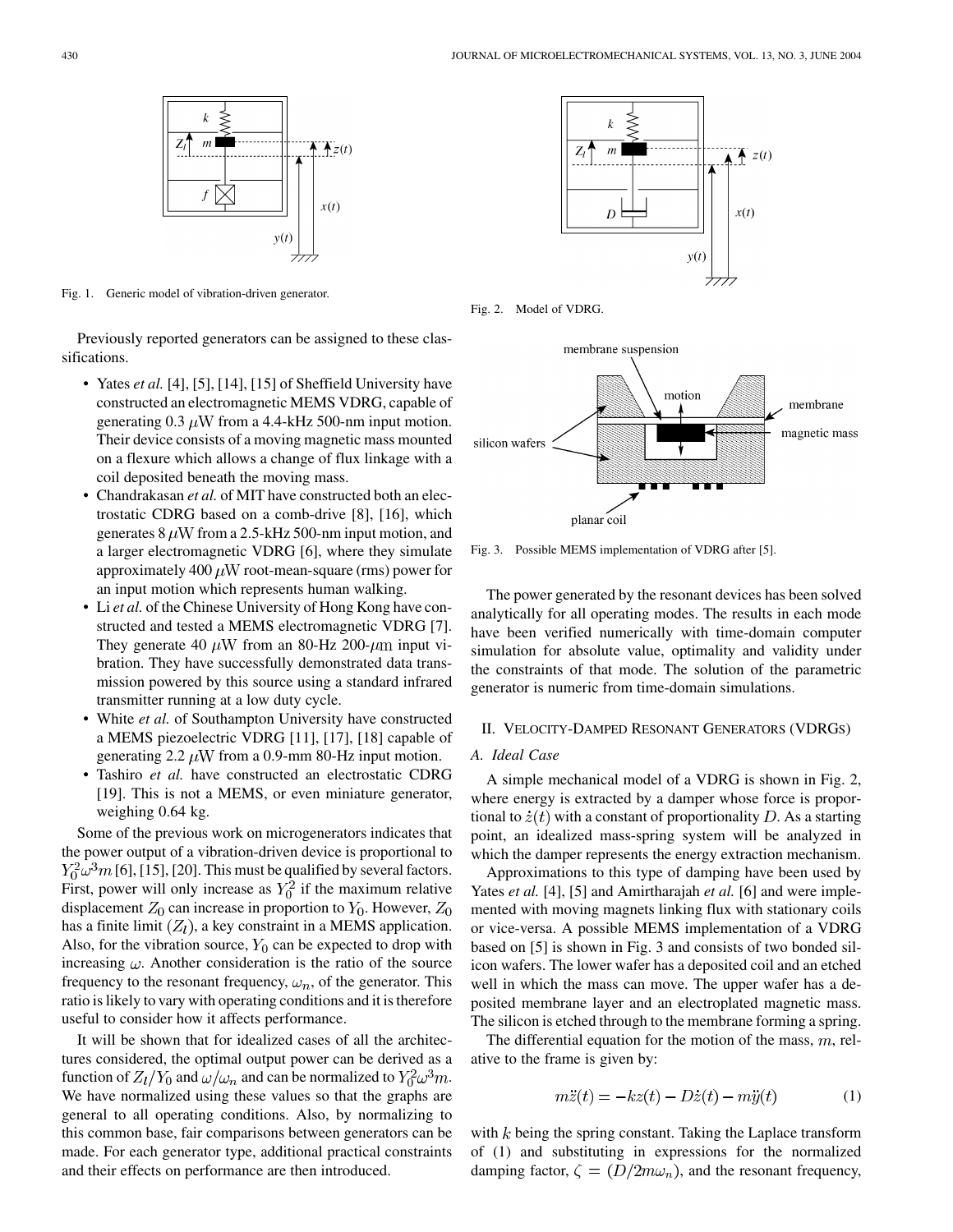$\omega_n = \sqrt{k/m}$ , the transfer function from frame motion,  $Y(s)$ , to the relative mass-to-frame motion,  $Z(s)$ , is obtained

$$
\frac{Z(s)}{Y(s)} = \frac{-s^2}{s^2 + 2\zeta\omega_n s + \omega_n^2}.\tag{2}
$$

The magnitude of the relative motion versus frequency is thus

$$
\frac{Z_0}{Y_0} = \frac{\omega_c^2}{\sqrt{(1 - \omega_c^2)^2 + (2\zeta\omega_c)^2}}
$$
(3)

where  $\omega_c = (\omega/\omega_n)$ .

The energy dissipated per cycle is simply the distance integral of the damping force  $D\dot{z}$  over a full cycle

Energy per cycle = 
$$
2D \int_{z=-Z_0}^{Z_0} \dot{z} dz.
$$
 (4)

Calculating this integral for the magnitude of  $Z_0$  given by (3), and multiplying by frequency, gives an expression for the dissipated power, as has been reported in [[14\]](#page-11-0) (following the analysis of [[21\]](#page-11-0))

$$
P = \frac{\zeta \omega_c^3 Y_0^2 \omega^3 m}{[1 - \omega_c^2]^2 + [2\zeta \omega_c]^2}.
$$
 (5)

This suggests that for  $\omega_c = 1$ , the power extracted can be increased without limit by decreasing  $\zeta$ . This occurs because of the following:

- the source motion has been assumed unconstrained, i.e., it is capable of supplying infinite power;
- there is no limit on  $Z_0$ , so at  $\omega_c = 1$ ,  $Z_0 \rightarrow \infty$  for  $\zeta \rightarrow 0$ ;
- there is no parasitic damping present in the system.

All three of these factors will be addressed in Section V to show what can be achieved from practical generators operating at the resonant frequency.

Building on the previous analysis, it is possible to find the maximum power obtainable by first finding the optimal damping factor  $\zeta_{\text{opt}}$ . This is given by the stationary point on  $dP/d\zeta$ , i.e.

$$
\zeta_{\rm opt} = \frac{1}{2\omega_c} |\omega_c^2 - 1| \tag{6}
$$

(giving  $\zeta_{\text{opt}} = 0$  for  $\omega_c = 1$ .)

The maximum power,  $P_{\text{max}}$ , which can be dissipated in the damper, and thus converted into electrical energy, is then given by substituting  $(6)$  into  $(5)$ 

$$
P_{\text{max}} = \frac{1}{4} \frac{\omega_c^2 Y_0^2 \omega^3 m}{|\omega_c^2 - 1|}.
$$
 (7)

The optimal value of  $\zeta$  could violate constraints imposed by the system, the most fundamental of these being the displacement limit  $Z_l$ . The largest value of  $Z_l$  for currently reported MEMS microgenerators is 0.9 mm [[11\]](#page-11-0). For given values of  $Y_0$ ,  $\omega, \omega_n$ , and  $\zeta$ , the unconstrained mass-to-frame amplitude  $Z_0$  is given by a rearrangement of (3)

$$
Z_0 = \frac{Y_0 \omega_c^2}{\sqrt{\left(1 - \omega_c^2\right)^2 + \left(2\zeta \omega_c\right)^2}}.
$$
 (8)



Fig. 4. VDRG maximum normalized power.

If the optimal value of  $\zeta$  means that the  $Z_l$  limit is exceeded, a larger  $\zeta$  should be chosen so that the amplitude is reduced to just below the limit and an unclipped resonant cycle is achieved. Power as a function of damping factor monotonically decreases each side of  $\zeta_{opt}$  (for  $\zeta_{opt} > 0$ ). Therefore the maximum (constrained optimal) power is achieved by operating as close to  $\zeta_{opt}$ as possible while observing the displacement constraint. The constrained optimal damping factor  $\zeta_{opt}$  is then given by a rearrangement of (3)

$$
\zeta_{\text{opt}} \text{cz} = \frac{1}{2\omega_c} \sqrt{\omega_c^4 \left(\frac{Y_0}{Z_l}\right)^2 - \left(1 - \omega_c^2\right)^2}.
$$
 (9)

The power generated in this displacement constrained condition  $P_{\text{max}}$ cz is given by substituting (9) into (5)

$$
P_{\text{max}}cz = Y_0^2 \omega^3 m \frac{1}{2\omega_c^2} \left(\frac{Z_l}{Y_0}\right)^2 \sqrt{\omega_c^4 \left(\frac{Y_0}{Z_l}\right)^2 - (1 - \omega_c^2)^2}.
$$
\n(10)

Note that at resonance, the device is always displacement limited, because the power, given by (5), increases for  $\zeta$  tending to zero. Thus, the power  $P_{\text{res}}$  that can be generated at resonance is given by setting  $\omega_c = 1$  in (10)

$$
P_{\rm res} = \frac{1}{2} Y_0^2 \omega^3 m \frac{Z_l}{Y_0}.
$$
 (11)

The surface plot for optimal power generation by an ideal VDRG is shown in Fig. 4. As stated in the introduction, the power axis is normalized to  $Y_0^2 \omega^3 m$ , and so is dimensionless. The height of the plot indicates the normalized power and the shading shows the damping factor  $\zeta$  used at each point. This plot and equivalent plots for the VDRG assume that the damping factor is reoptimized for each operating point. This can be achieved by adjustment of the load electronics, whereas variation of  $\omega_n$  would require the spring constant to be varied. The operating chart of Fig. 5 shows which analytic expressions for power generation are valid under which circumstances. The regions are

- 1) Device would generate more power if  $Z_0$  could be increased beyond  $Z_l$ . Equation (10) applies.
- 2) Device operating optimally. Equation (7) applies.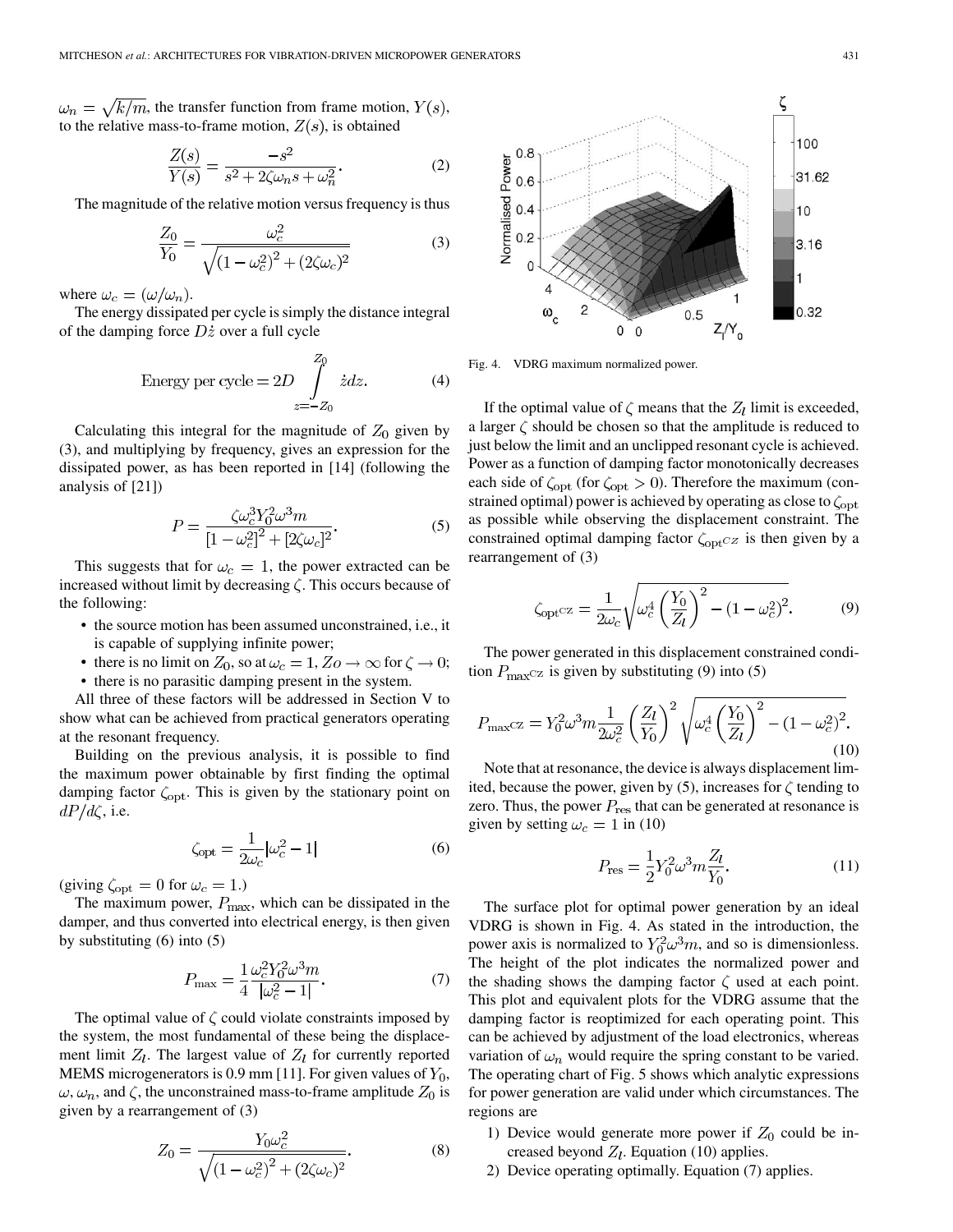

Fig. 5. VDRG idealized operating chart.



Fig. 6. Linearized magnetic models.

#### *B. Hysteretic Damping*

In hysteretic damping, also called rate-independent damping, the damping coefficient  $D$  is inversely proportional to frequency. This is often used to model hysteresis losses in structures, and has been suggested as an approximation for a piezoelectric generator [\[17](#page-11-0)]. Accurate modeling of piezoelectric generators results in a much more complex form [[18\]](#page-11-0).

If the damping coefficient is reoptimized for each operating frequency, the normalized output power for hysteretic damping is the same as for the VDRG as shown in Fig. 4.

## *C. Electromagnetic Implementation*

The damper in a VDRG will typically be a moving magnet linking flux with a stationary coil, the latter having series inductance  $L$  and resistance. The operating principle is that voltage is induced in the coil due to the varying flux linkage, with the resultant currents causing forces which oppose the relative motion between the magnet and coil. In this analysis, we have lumped the coil resistance with the load resistance as  $R$ . The magnetic arrangement of Fig. 6(a) is the most likely for an electromagnetic generator, and has been used by Amirtharajah *et al.* [\[6](#page-11-0)] and Yates *et al.* [\[5](#page-11-0)]. This corresponds to a coil moving parallel to the diverging field of a permanent magnet. For the arrangement of Fig.6(a), if the gradient of magnetic field  $(dB/dz) = B'$ is constant across the plane of the coil, then the voltage induced in the coil is  $NAB'\dot{z}$ . In this case the force on the coil in the Laplace domain is given by  $F(s) = s(NAB')^2 Z(s)/(R + sL)$ , where  $N$ ,  $A$ , and  $B$  are number of turns on the coil, coil area, and flux density, respectively. Fig. 6(b) shows a second possible linearized model, which is capable of providing a larger



Fig. 7. Model of resonant electromagnetic generator.

damping force than Fig.6(a) because it contains a sharp transition from a uniform field region to a field-free region. This second arrangement is a popular model for analysis [[4\]](#page-11-0), [[6\]](#page-11-0), but corresponds less well with realizations that have been reported [\[4](#page-11-0)], [[22\]](#page-11-0). In this case, the damping force is given by  $F(s) = s(NBl)^2 Z(s)/(R + sL).$ 

The differential equation of motion for these implementations is as (1), with the force on the moving magnet  $f(t)$  taking the place of  $D\dot{z}(t)$ . The displacement transfer function for the magnetic generator of Fig. 7, for the arrangement of (6a), is found by taking the Laplace transform of this equation of motion and substituting in the expression for  $F(s)$ 

$$
\frac{Z(s)}{Y(s)} = \frac{-s^2 m}{s^2 m + \frac{s(NAB')^2}{R + sL} + k}.
$$
(12)

If the  $\omega L$  product is small relative to R, then the system can be mapped exactly onto a velocity-damped system with a damping coefficient  $\zeta = \omega_c (NAB')^2/2\omega mR$ . Amirtharajah [[6\]](#page-11-0) makes this assumption by stating that the electrical pole is faster than the mechanical pole. However, for an optimized generator under certain conditions, this may not be the case. To achieve the large damping required at high  $Y_0/Z_l$  ratios, the coil should have many turns, and thus will have a large self inductance. The resistance of the coil will increase if the wire conductor cross sectional area is not also increased, but the load resistance should be kept larger than the coil resistance to ensure high efficiency. The optimal damping factor may also require that the load impedance  $R$  is low.

If  $\omega L$  is not neglected then the modulus of the displacement transfer function is found by taking the absolute value of (12)

$$
\frac{Z_0}{Y_0} = \frac{m\omega^2 \sqrt{R^2 + \omega^2 L^2}}{\sqrt{m^2 R^2 (\omega_n^2 - \omega^2)^2 + \omega^2 \left( (N A B')^2 + m L (\omega_n^2 - \omega^2) \right)^2}} (13)
$$

Thus, the maximum velocity of the motion  $z(t)$ ,  $V_0$ , is given by

$$
V_0 = \frac{Y_0 m \omega^3 \sqrt{R^2 + \omega^2 L^2}}{\sqrt{m^2 R^2 (\omega_n^2 - \omega^2)^2 + \omega^2 \left( (N A B')^2 + m L (\omega_n^2 - \omega^2) \right)^2}}.
$$
\n(14)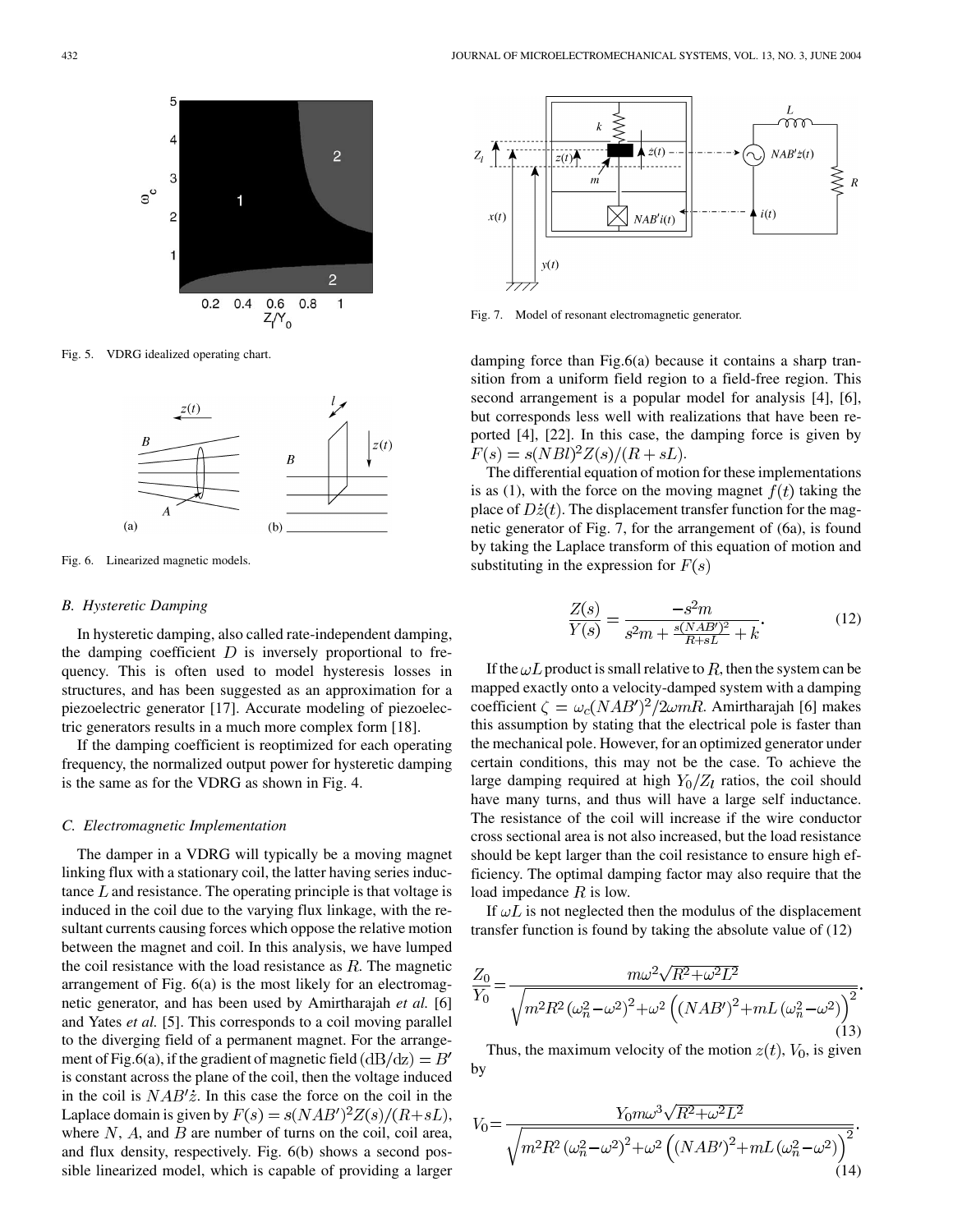The expression for the average power generated (i.e., dissipated in R) can then be found from  $(\text{peakvoltage})^2/(2R)$ , where the voltage is given by  $NAB'V_0$ 

$$
P = \frac{\frac{m^2 \omega^6 Y_0^2 (NAB')^2 R}{2\omega_n^4}}{R^2 (1 - \omega_c^2)^2 m^2 + \omega^2 \left(\left(\frac{NAB'}{\omega_n}\right)^2 + (1 - \omega_c^2) m L\right)^2}.
$$
\n(15)

It should be noted that at resonance, (15) reduces to that of a perfect velocity damper, because the inductor term falls out of the equation. However, at resonance  $Z_0/Y_0$  is still dependent on L, as can be found by substituting  $\omega = \omega_n$  into (13), giving

$$
\frac{Z_0}{Y_0} = \frac{m\omega_n\sqrt{R^2 + \omega_n^2 L}}{(NAB')^2}.
$$
\n(16)

Reducing the inductance of the coil reduces the relative displacement of the mass at resonance. This is helpful in two respects. In the displacement constrained case  $(Z_0 = Z_l)$ , for maximum realizable values of  $B'$ , N, A and minimum realisable R, reducing L reduces the minimum  $Z_l/Y_0$  for which the device can operate. In the unconstrained case, the parasitic damping will be amplitude dependent and is reduced by reducing the displacement amplitude. Consequently, an optimal electro-magnetic design operating around resonance should have a minimum inductance, but still have the required flux linkage to obtain the required damping factor. This can be achieved either by tuning out the inductance with a capacitor, or by using a unity power-factor power converter connected to the coil.

Below resonance, i.e.,  $\omega_c < 1$ , every term on the denominator of (15) is positive, and so in order to maximize power generation, the value of  $L$  should be as small as possible or tuned out.

# *D. Practical Constraints*

There are practical limits on the realization of the velocity damper which will now be considered. These are the following:

- maximum gradient and absolute value of magnetic field;
- maximum coil area;
- maximum number of coil turns achievable with an integrated inductor;
- minimum combined impedance of the coil and power converter input stage.

If the inductor is tuned out of the circuit, or the value of  $\omega L$ is negligible compared to  $R$ , then the system is a perfect velocity damper. Using the model of Fig. 6(b), the damping factor is given by  $((NBl)^2/2m\omega R)\omega_c$ . The above factors then place a limit on the maximum realizable damping factor,  $\zeta_{\text{max}}$ . An operating chart and optimal performance plot with constraints can now be plotted. These are shown in Figs. 8 and 9. As an example: we assume a flat, plated coil (Cu or Au) and a maximum coil area of 1 cm<sup>2</sup>, for which a 10 turn coil of 1  $\Omega$  resistance is reasonable. Flux densities for permanent magnets do not generally exceed 1 T. We have chosen example values for mass and frequency of 2 g and 1.6 Hz, respectively.

The operating regions are as follows:



Fig. 8. VDRG with  $\zeta_{\text{max}}$  limit.



Fig. 9. VDRG operating chart with  $\zeta_{\text{max}}$  limit.

- 1) device unable to operate, the required  $\zeta$  to meet the displacement constraint being greater than the system can achieve;
- 2) device operating at displacement limit. Equation (10) applies;
- 3) device operating optimally for the given value of  $\omega_c$ . Equation (7) applies;
- 4) more power could be generated if the damping factor could be increased above the value of  $\zeta_{\text{max}}$ . Equation (5) applies where  $\zeta = \zeta_{\text{max}}$ .

## III. COULOMB-DAMPED RESONANT GENERATORS (CDRGS)

## *A. Ideal Case*

In the CDRG, energy is extracted by a damper which provides a constant force  $F$  in the direction opposing the motion. Coulomb damping is normally used when modeling the friction of a mass moving along a dry surface but can also be used to model certain electrostatic forces. A simple mechanical model of the system is shown in Fig. 10. Sliding capacitor plates operated in constant voltage and perpendicularly moving plates operated in constant charge produce constant forces with displacement [[23\]](#page-11-0), and are thus realizations of Coulomb dampers. Electrostatic approximations to CDRGs have been implemented by Meninger *et al.* [[8\]](#page-11-0) and Tashiro *et al.* [[19\]](#page-11-0) using MEMS comb-drives and a larger scale honeycomb structure respectively. These realizations are approximations because neither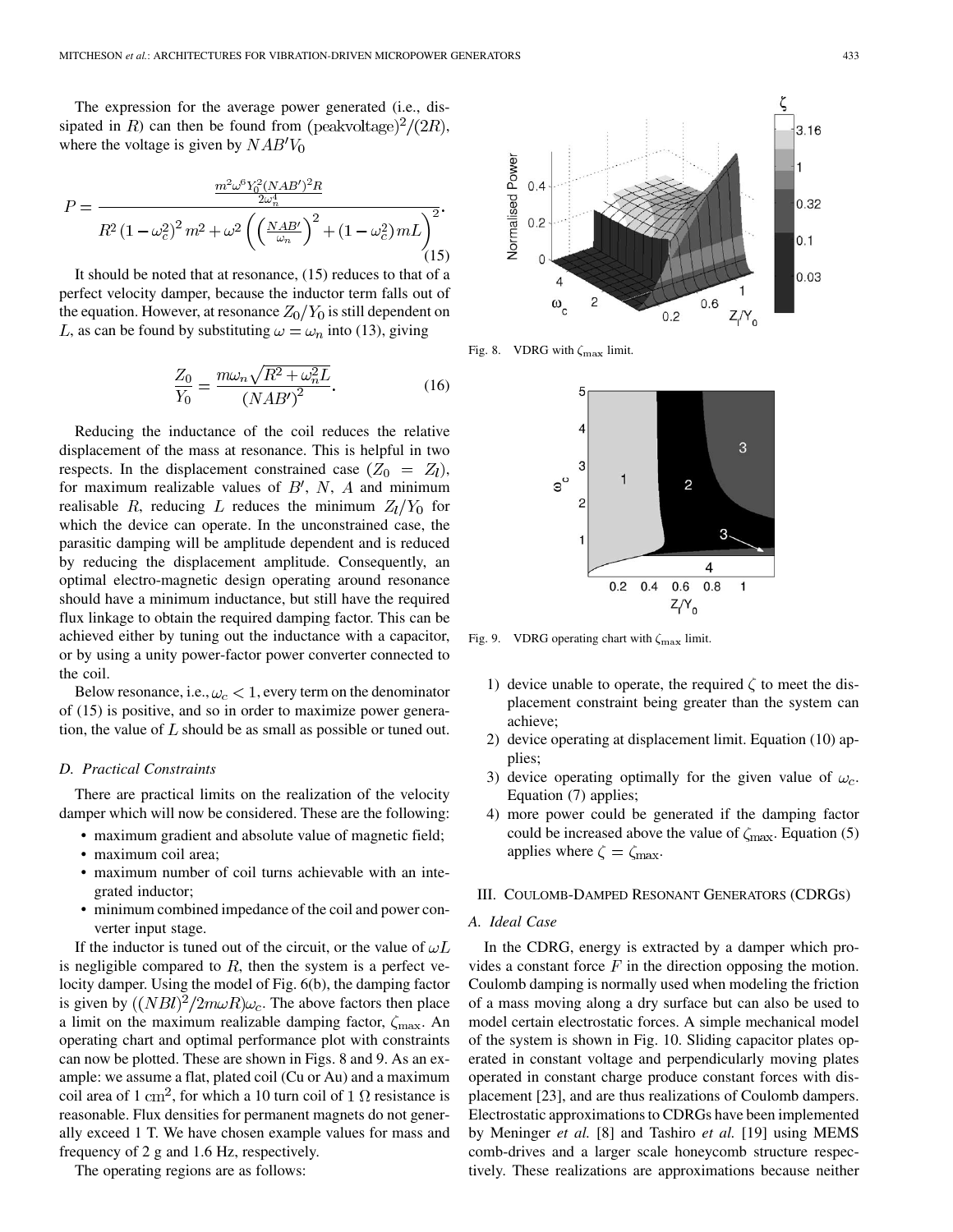

Fig. 10. Model of CDRG.

stationary electrode



Fig. 11. Possible MEMS implementation of CDRG, after [[8\]](#page-11-0).

case implements purely constant voltage or constant charge cycles, and [[19\]](#page-11-0) has neither a perfect sliding or perpendicular motion. Fig. 11 shows a possible MEMS implementation of the device. A BSOI device layer is etched to define mass, suspension and anchors. The buried oxide is then wet etched to release the moving parts.

Although the CDRG oscillating system is nonlinear, a closed form solution is possible. Hartog [[24\]](#page-11-0) obtained an exact closed form solution to a force driven, Coulomb-damped mass-spring resonator by applying known boundary conditions to the motion. Levitan [\[25](#page-11-0)] obtained similar solutions for a support excited system using a Fourier series expansion. We have applied Hartog's method to the support excited motion, the result agreeing exactly with the solution given by Levitan.

According to this analysis, the transfer function from frame motion to relative mass-to-frame motion, is given by

$$
\frac{Z_0}{Y_0} = \omega_c^2 \left[ \frac{1}{(1 - \omega_c^2)^2} - \left( \frac{F}{m Y_0 \omega^2 \omega_c} U \right)^2 \right]^{\frac{1}{2}} \tag{17}
$$

where  $U = (\sin(\pi/\omega_c)/[1+\cos(\pi/\omega_c)])$  and F is the Coulomb force.

The energy dissipated is given by the force-distance product, and thus the power is

$$
P = \frac{4Y_0 F \omega \omega_c^2}{2\pi} \left[ \frac{1}{(1 - \omega_c^2)^2} - \left( \frac{F}{mY_0 \omega^2 \omega_c} U \right)^2 \right]^{\frac{1}{2}}.
$$
 (18)

We can now extend this analysis as for the VDRG. The Coulomb force which optimizes the power output,  $F_{\text{opt}}$ , is given by  $(dP/dF) = 0$ 

$$
F_{\rm opt} = \frac{Y_0 \omega^2 m}{\sqrt{2}} \frac{\omega_c}{\left| (1 - \omega_c^2) U \right|}.
$$
 (19)

The power  $P_{\text{max}}$  dissipated in the Coulomb damper with the optimal force applied is then obtained by substituting (19) into (18)

$$
P_{\text{max}} = \frac{\sqrt{2}}{\pi} Y_0^2 \omega^3 m \frac{\omega_c^3}{|(1 - \omega_c^2) U|} \left[ \frac{1}{(1 - \omega_c^2)^2} - \frac{U}{(1 - \omega_c^2)} \right]^{\frac{1}{2}}.
$$
\n(20)

With this type of damping, the motion of the mass may become discontinuous. This is undesirable for a microgenerator as it makes the control and thus synchronization of the generator significantly more difficult. The requirement for nonstop motion is that the derivative of position is never zero within each half cycle. This is true if

$$
F < \frac{Y_o \omega^2 m \omega_c^2}{\sqrt{\left(1 + U^2 \omega_c^2\right) \left(1 - \omega_c^2\right)^2}}.\tag{21}
$$

Note that this condition is only valid for  $\omega_c > 0.5$ . A method for calculating this limit is presented in [[24\]](#page-11-0).

It is possible for the value of optimal force calculated by (19) to be greater than that allowed by (21). This applies whenever  $\omega_c$  < 0.72. Under these conditions the optimal force is given by the limit of the inequality of (21), and the power generated is given by substituting (21) into (18)

$$
P_{\text{max}} = \frac{2Y_0^2 \omega^3 m \omega_c^4}{\pi \sqrt{(1 + U^2 \omega_c^2)(1 - \omega_c^2)^2}} \times \left[ \frac{1}{(1 - \omega_c^2)^2} - \frac{\omega_c U}{\sqrt{(1 + U^2 \omega_c^2)(1 - \omega_c^2)^2}} \right]^{\frac{1}{2}}.
$$
 (22)

As for the VDRG, if the optimal force causes the displacement constraint to be exceeded, the force should be increased to preserve resonant motion. The optimal force that satisfies the displacement constraint,  $F_{\text{opt}}$ cz, is given by rearranging (17)

$$
F_{\rm opt^{CZ}} = \frac{Y_0 \omega^2 m \omega_c}{|U|} \sqrt{\frac{1}{\left(1 - \omega_c^2\right)^2} - \frac{1}{\omega_c^4} \left(\frac{Z_l}{Y_0}\right)^2} \tag{23}
$$

and thus the maximum power under a displacement constraint  $P_{\text{max}}$ cz is now given by substituting (23) into (18)

$$
P_{\text{max}} \text{c}z = \frac{2\omega_c Y_0^2 \omega^3 m}{\pi |U|} \left(\frac{Z_l}{Y_0}\right) \sqrt{\frac{1}{\left(1 - \omega_c^2\right)^2} - \frac{1}{\omega_c^4} \left(\frac{Z_l}{Y_0}\right)^2}.
$$
\n(24)

It can be shown that at resonance (24) reduces to (11), i.e., optimal forms of the VDRG and the CDRG generate the same power at resonance.

Fig. 12 shows a surface plot of the power of the ideal Coulomb damper under optimized conditions, normalized as for the VDRG. The Coulomb force can be normalized to  $Y_0 \omega^2 m$ ; this has been done for Figs. 12, 14, and 16.

An operating chart is shown for this type of generator in Fig. 13. The regions are as follows:

1) Device not able to operate without stops in the motion—the force required to meet the displacement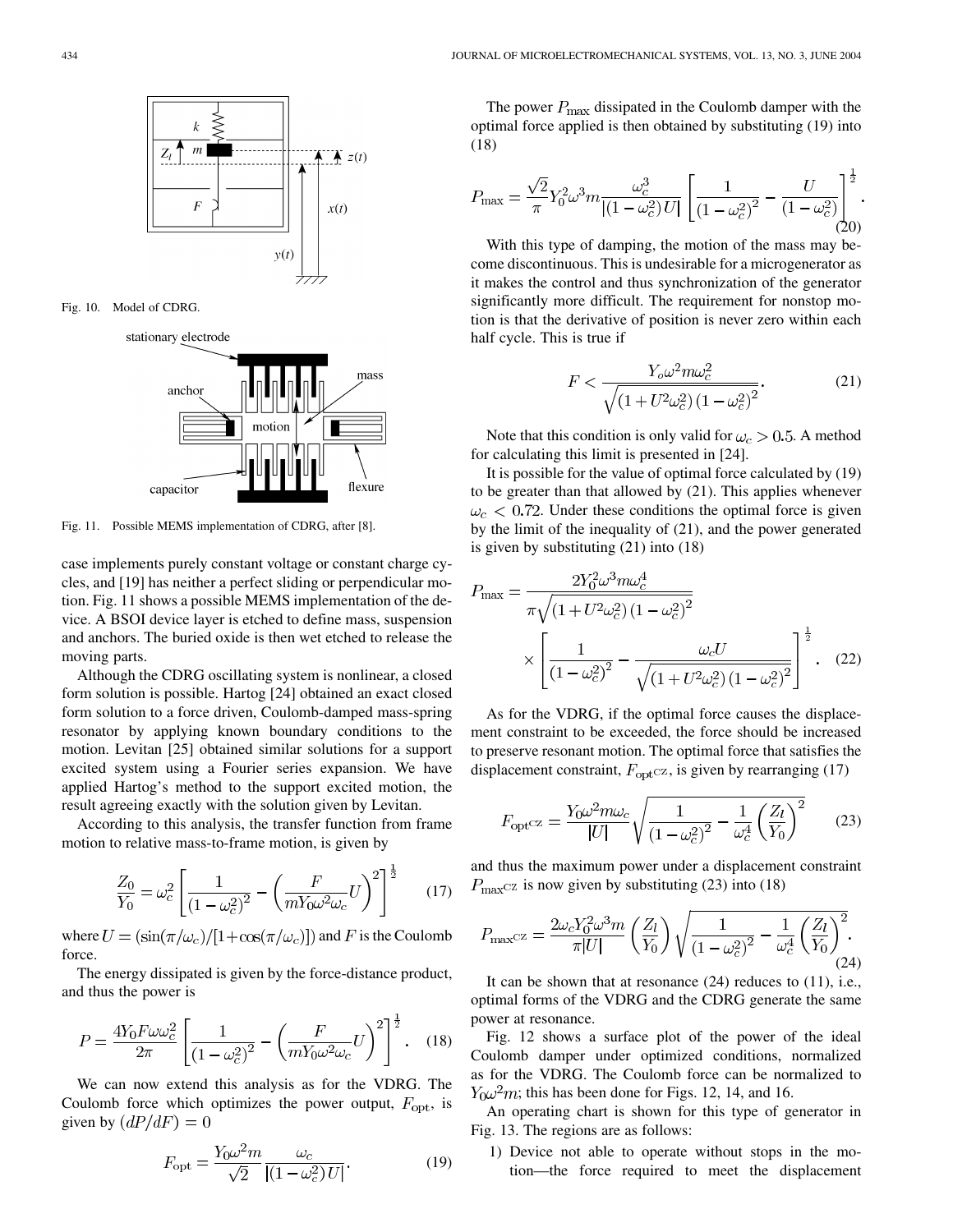

Fig. 12. CDRG maximum normalized power.



Fig. 13. CDRG idealized operating chart.

constraint (23) is greater than that for which smooth motion is valid (21).

- 2) For the given  $\omega_c$ , more power would be generated if  $Z_l$ could be increased. Equation (24) applies.
- 3) Device operating optimally. Equations (20) and (22) apply for  $\omega_c > 0.72$  and  $\omega_c < 0.72$ , respectively.

#### *B. Practical Constraints*

For a CDRG operated at constant charge, the voltage across the capacitor plates increases linearly with separation. If the voltage reaches the limit for the load electronics the holding force must be increased to reduce the range of travel sufficiently to keep the voltage within the limit.

The optimal output power for constant charge mode is shown in Fig. 14. The corresponding operating regions are as follows (see Fig. 15).

- 1) Device unable to operate without stops in the motion.
- 2) Power is limited by  $Z_l$ —(23) applies.
- 3) Device operating optimally. Equations (20) and (22) apply for  $\omega_c > 0.72$  and  $\omega_c < 0.72$ , respectively.
- 4) Power constrained by maximum operating voltage. Here we have assumed a plate area of  $1 \text{ cm}^2$ , proof mass of 1 g,  $\omega = 20\pi$ ,  $Y_0 = 0.1$  mm. We have chosen 450 V as a reasonable limit for integrating power semiconductors and low power CMOS on the same wafer using SOI technology. It is possible that a device could be limited by electric field strength, but in the constant charge gener-



Fig. 14. CDRG optimal performance—perpendicular motion, constant Q.



Fig. 15. CDRG operating chart—perpendicular motion, constant Q.



Fig. 16. CDRG optimal performance—sliding motion, constant V.

ator, the maximum voltage will appear across a relatively large gap.

The optimal output power for constant voltage mode is shown in Fig. 16, and the corresponding operating regions in Fig. 17. This plot shows how the voltage constraint limits operation when the maximum available normalized force is, for example, 0.68:

- 1) device is unable to operate without stops in the motion;
- 2) power is limited by  $Z_l$ ; (23) applies;
- 3) device operating optimally; (20) applies for  $\omega_c > 0.72$ and (22) for  $\omega_c < 0.72$ ;
- 4) more power would be generated if a greater Coulomb force could be realized;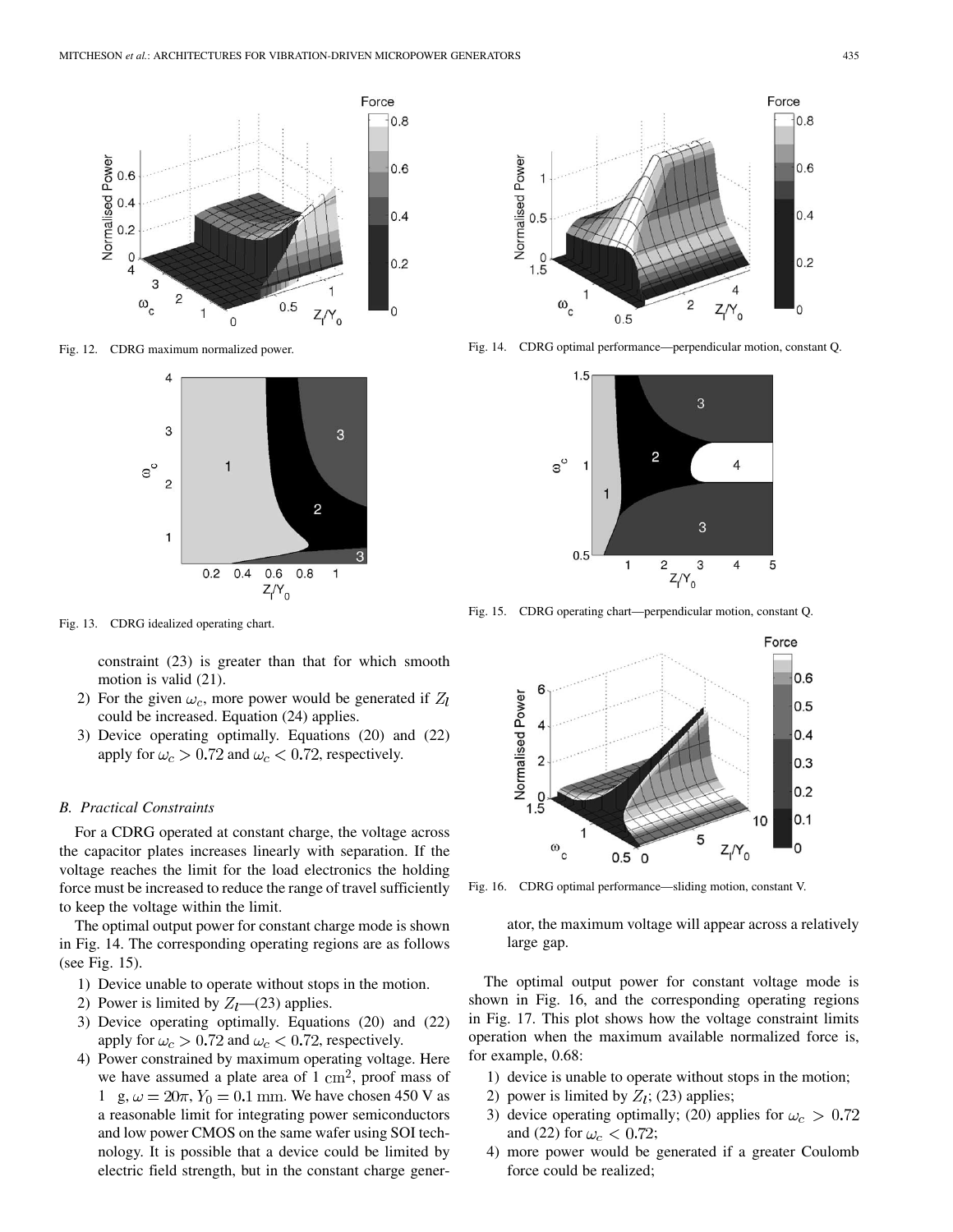

Fig. 17. CDRG operating chart—sliding motion, constant V.



Fig. 18. Model of CFPG.

5) device is unable to operate—to meet the displacement constraint, the Coulomb force must be greater than that which can be provided by the system.

## IV. COULOMB-FORCE PARAMETRIC GENERATORS (CFPGS)

# *A. Ideal Case*

The CFPG as shown in Fig. 18 is inherently nonlinear in nature. Rather than tuning the device to a resonant frequency by suspending the mass on a spring, the parametric generator only converts mechanical to electrical energy when the generator frame is at maximum acceleration. For the case in which  $Z_l/Y_0$  is small, this corresponds to the mass snapping back and forth between the end-stops at the peak of the frame acceleration cycle. If  $Z_l/Y_0$  is large, the mass must break away from the frame at an optimal acceleration and the energy must be extracted at the point of maximum separation. The snapping motion is illustrated in Fig.19. The proof mass is restrained by a holding force, and work is only done when the acceleration is great enough to overcome this force. As the mass has to move a finite distance, the breakaway force cannot be the value of  $F_{\text{max}}$  in the input motion, but must be some fraction,  $\beta$ , of it. This type of generator, as proposed in [[26\]](#page-11-0), has been fabricated at a meso-scale and is undergoing initial testing. Fabrication details and initial test results are reported in [\[13](#page-11-0)]. Fig. 20 shows a possible MEMS implementation. A variable-gap parallel-plate capacitor is formed between the BSOI device layer and a counterelectrode on the glass baseplate, with the minimum gap being



Fig. 19. Optimal parametric motion for  $(Z_l/Y_0)=0.01$ .



ground plane with dielectric overlay

Fig. 20. Possible MEMS implementation of CFPG after [[13\]](#page-11-0).

defined by a dielectric overlay on the counterelectrode. The suspension is designed to present very low resistance out of plane but to be stiff in the in-plane directions.

The power generated by the parametric generator is given by the force-distance product, which, if energy is extracted for both directions of motion, is

$$
P = 2\beta \left(\frac{Z_0}{Y_0}\right) \frac{Y_0^2 \omega^3 m}{\pi}.
$$
 (25)

Optimizing this generator again requires the force-distance product to be maximized. A possible method is to write the equations of motion and find the time at which the separation is maximum, at which point the maximum work will have been done. From this, the work done and its maximum with respect to the break-away force can be found. Approximating the acceleration as uniform, we obtain

$$
Z(t) - Z_l = Y_0 \cos(\sin^{-1} \beta) [\omega t - \sin^{-1} \beta] -\frac{1}{2} \beta Y_0 [\omega t - \sin^{-1} \beta]^2 + \beta Y_0 - Y_0 \sin \omega t.
$$
 (26)

The derivative of (26) is similar to Kepler's equation and so has no closed form solution [\[27](#page-11-0)]. However, we can observe that the value of t for which  $z(t)$  is maximum depends only on  $\beta$ and  $\omega$ , and in fact can be written as  $t_{\text{max}} = (1/\omega) f(\beta)$ .

Taking  $2Z_0$  as the total displacement

$$
2Z_0 = Y_0 \cos(\sin^{-1}\beta) \left[ f(\beta) - \sin^{-1}\beta \right]
$$
  
 
$$
-\frac{1}{2}\beta Y_0 \left[ f(\beta) - \sin^{-1}\beta \right]^2 + \beta Y_0 - Y_0 \sin f(\beta). \quad (27)
$$

Thus,  $\beta$  is defined solely in terms of the ratio  $Z_0/Y_0$  for sinusoidal input motion.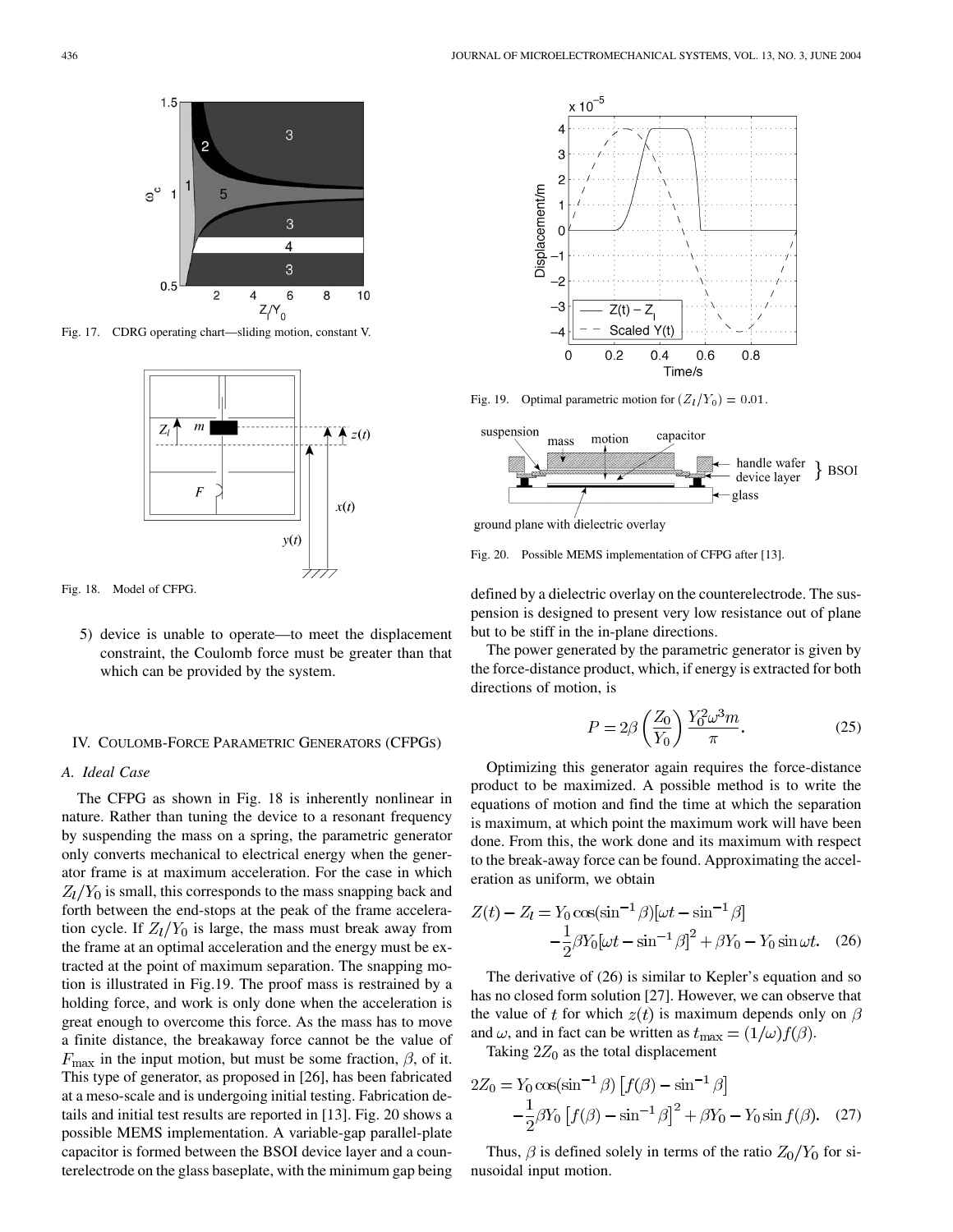

Fig. 21. CFPG maximum normalized power.



β  $0.8$  $0.2$ Normalised Power  $0.15$  $0.6$  $0.1$  $0.05$  $0.4$  $1.5$  $\overline{c}$  $1.5$  $0.2$  $\omega_c$  $0.5$  $Z_1/Y_0$  $0.5$ 



 $Z/Y_0$ 

Fig. 24. CFPG operating chart—perpendicular motion, constant Q.

Fig. 22. CFPG idealized operating chart.

Simulations were run for the CFPG, altering  $\beta$ . These showed that the optimal  $\beta$  for maximum power generation is that which allows the mass to just move the full distance,  $2Z_l$ , until  $Z_l/Y_0$ reaches a value of 1.286. Above this point,  $\beta$  should be fixed to maintain this ratio of  $Z_0/Y_0$ . However, an earlier limit is reached by the need for periodic operation, i.e., the need for  $z(t)$  to return to  $-Z_l$  within one cycle. This requirement also depends on whether energy is being extracted on the return stroke (double-sided operation), or not (single-sided operation).

The limit of possible double-sided operation occurs when the proof mass is unable to run from side to side symmetrically, i.e., it reaches the other side of the device at the point at which it must break away again to return. This limit is found from (26) by setting  $\beta = 0$  and  $t = (2\pi/\omega)$ , giving  $(Z_l/Y_0) \leq (\pi/2)$ .

However, it can also be shown that single-sided operation gives more power than double-sided when  $Z_l/Y_0 > 1.335$ .

The maximum output power for the ideal parametric generator is shown in Fig. 21. Although  $\omega_c$  has no significance because there is no resonant frequency, graphs are still plotted against  $\omega_c$  to ease comparison with the other generators. The corresponding operating chart is shown in Fig. 22. The regions are as follows:

- 1) optimal double-sided operation;
- 2)  $\beta$  is reduced to allow double-sided operation, but doublesided operation is still better than optimal single-sided operation;
- 3) suboptimal single-sided operation (to allow periodic operation.)

## *B. Practical Constraints*

As with the CDRG, the CFPG can use either sliding motion and constant voltage, or perpendicular motion and constant charge. For each case, the break-away force, and thus  $\beta$ , can be controlled by setting the initial voltage. For constant charge mode, the main constraint on optimal operation is likely to be the voltage capability of the output side power-processing circuitry. In this mode, the voltage increases from the start to the end of the cycle by the ratio of initial to final capacitance. For a comb style device, the limit on the applied voltage may restrict the Coulomb force to less than that needed for optimal operation.

The power output for a constant charge mode CFPG is shown in Fig. 23, and the corresponding operating chart is shown in Fig. 24. The operating regions are as follows.

- 1) Optimal double-sided mode.
- 2)  $\beta$  reduced to enable double-sided operation.
- 3) Double-sided operation with  $\beta$  reduced to stay within the voltage limit. The plot is for  $m = 1$  g,  $Y_0 = 0.5$  mm,  $f = 1$  Hz, Plate Area =  $1 \text{ cm}^2$ ,  $V_{\text{limit}} = 110 \text{ V}$ . Although the output side power electronics could be designed to block more than 120 V, this limit has been chosen to illustrate the effect more clearly.
- 4) Device in voltage limit for output-side electronics. Operation single-sided.

The power output for a constant voltage mode CFPG is shown in Fig. 25. The graph is plotted for the example of a maximum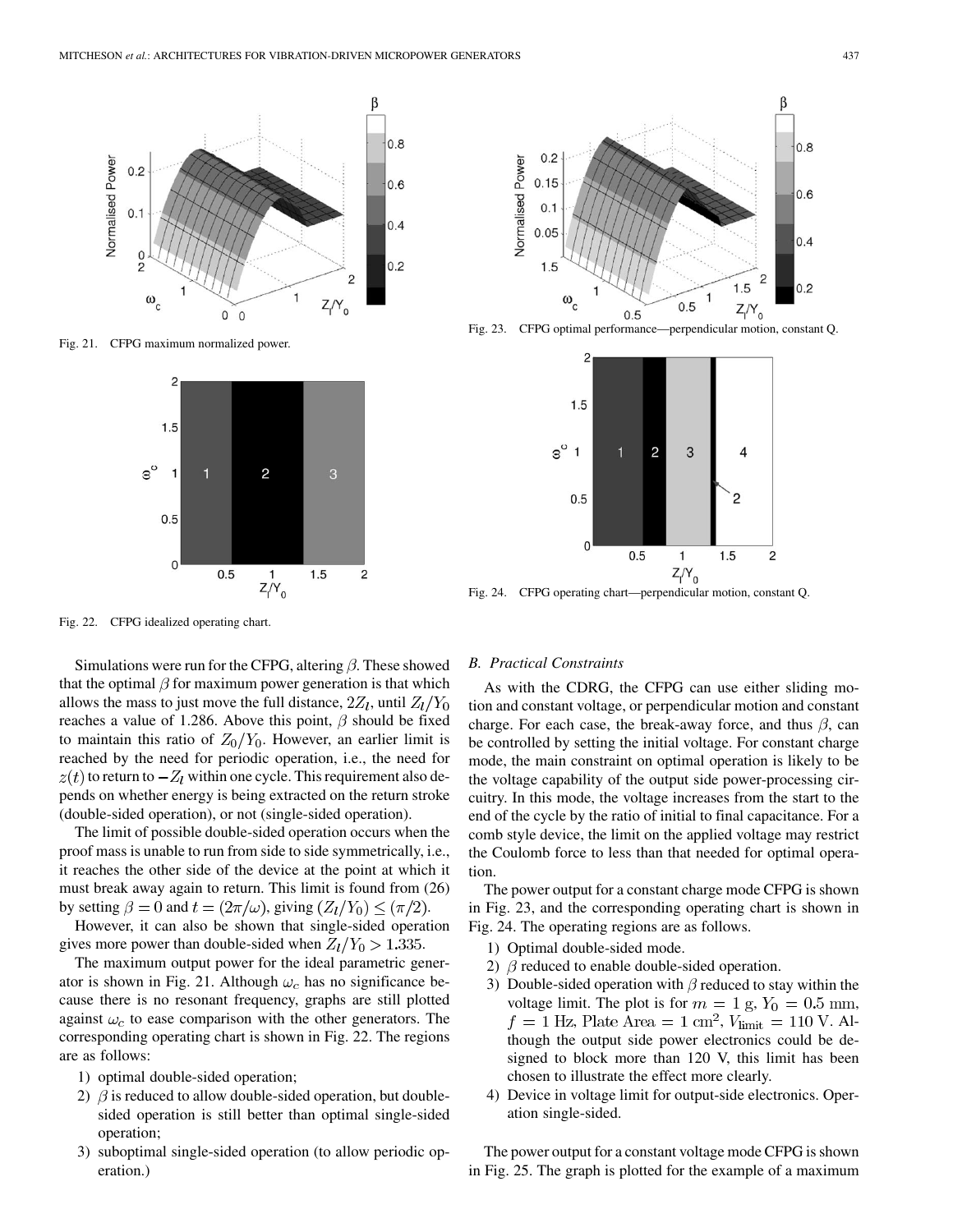

Fig. 25. CFPG optimal performance—sliding motion, constant V.



Fig. 26. CFPG operating chart—sliding motion, constant V.



Fig. 27. Generator architecture comparison.

achievable  $\beta$  of 0.6. The corresponding operating chart is shown in Fig. 26. The operating regions are as follows:

- 1) device in voltage limit;  $\beta$  at the limit of 0.6;
- 2) optimal double-sided operation—the device is operating optimally on each stroke;
- 3) suboptimal double-sided operation;
- 4) single-sided operation.

# V. DISCUSSION

# *A. Comparison of Idealized Generator Types*

The graph of Fig. 27 shows which optimized generator architecture can produce the most power as a function of operating condition. As can be seen, the CFPG is superior at low ratios of  $Z_l/Y_0$ , and for frequencies well below the resonant frequency of the resonant generators. The CDRG is superior below resonance (except for low  $Z_l/Y_0$  values) and the VDRG is superior above resonance. The two give the same performance at resonance.

Applications for micropower generators fall into two main categories—devices powered by human body motion, and those powered by vibration of machinery. Body motion (of limbs or the cardiovascular system) is of low frequency and relatively high amplitude compared to the dimensions of reported generators, whereas the vibrations of machinery are generally of high frequency and low amplitude. Thus, the parametric generator is suitable for generating power from the human body, while resonant generators are appropriate for generating power from machinery (at least for a narrow source frequency range).

## *B. Parasitic Damping*

Parasitic damping effects, such as air resistance or hysteresis loss in the suspension, are difficult to estimate for a general topology, being dependent upon materials, structure, and maximum displacement. Consequently, the above analysis has not included parasitic damping. However, the limits on the absolute validity of the results will now be discussed.

Williams *et al.* [[15\]](#page-11-0) state that for their fabricated generator, the parasitic damping coefficient,  $\zeta_p$ , due to the air and spring hysteresis is of the order of 0.0037, while the measured value for their device operated in vacuum is 0.0023. Optimal operation of this device (a VDRG) requires an electrical damping factor  $\zeta_e =$  $(Y_0/2Z_l)$  ((3) with  $\omega_c = 1$ .) For electrical damping to dominate in the vacuum case (e.g.,  $\zeta_e \ge 10 \zeta_p$ ) requires  $(Z_l/Y_0) < 20$ .

The maximum value of  $Z_l$  currently reported for MEMS engineered microgenerators is 0.9 mm [\[11](#page-11-0)], while vibration source amplitudes as low as 3 nm have been reported [[8](#page-11-0)]. Consequently, parasitic damping may be significant in some situations.

For an optimized generator, the parasitic damping could be significantly reduced over the design of [[4\]](#page-11-0). For example, Nguyen states that air damping is the dominant parasitic for micro-mechanical resonators for Qs of up to 50 000, beyond which hysteretic damping of the material is the dominant factor [[28\]](#page-11-0). Elimination of air damping by, e.g., vacuum packaging in this case would, therefore, yield a residual damping coefficient of  $2 \times 10^{-5}$ .

The power generated by a resonant VDRG with parasitic damping can be written, as in [\[20](#page-11-0)] as

$$
P = \frac{\zeta_e \omega_c^3 Y_0^2 \omega^3 m}{\left[1 - \omega_c^2\right]^2 + \left[2\zeta_t \omega_c\right]^2} \tag{28}
$$

where  $\zeta_t = \zeta_e + \zeta_p$ . Should the parasitic damping be significant, the electrical damping factor should be reoptimized. For a velocity damper, this optimal  $\zeta_e$  is again given by the stationary point on  $dP/d\zeta_e$ 

$$
\zeta_e = \frac{1}{2\omega_c} \sqrt{1 - 2\omega_c^2 + \omega_c^4 + 4\omega_c^2 \zeta_p^2}.
$$
 (29)

An equivalent optimal damping factor can be obtained for the Coulomb damped case in the same fashion. Levitan [\[25](#page-11-0)]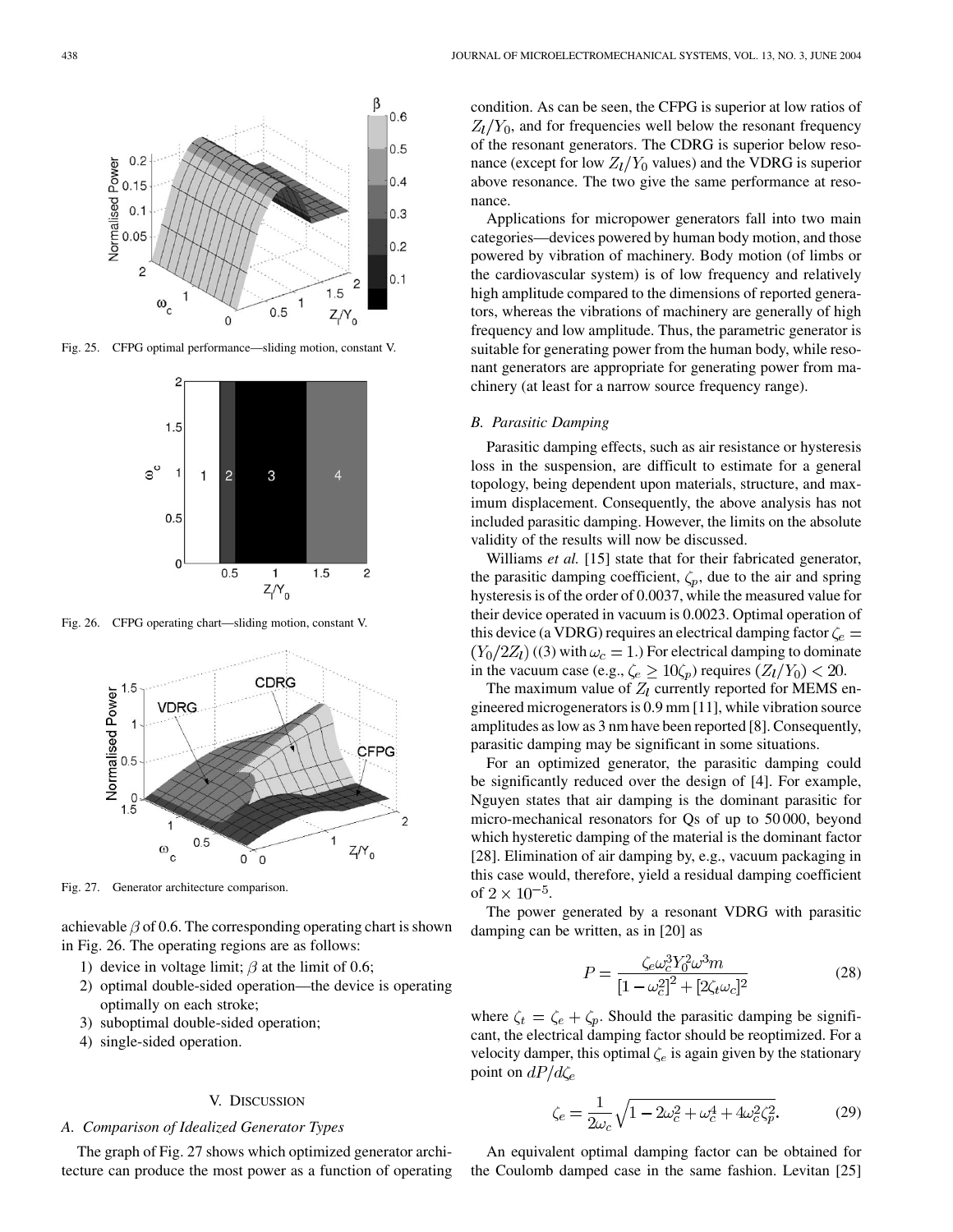described a solution for a support excited system with combined Coulomb and viscous damping. However, the analysis will not be presented here.

## *C. Vibration Source Limitations*

As stated previously, a microgenerator is likely to have little effect on a vibration source it is attached to. This effect can be quantified by considering the source to have an internal damper analagous to the output impedance of a voltage source. Modeling of such a system suggests that if the power extracted by the microgenerator is more than 1% of the maximum output of the source, the effect of the source limitation on performance becomes significant.

#### *D. Expected Power Densities*

The ultimate limiting factor for an inertial microgenerator is size, which limits both mass and travel. Since the power is linearly proportional to  $m$  and to  $Z_l$ , the power is maximized for a mass taking up half the device volume. This can be justified as follows.

In the direction of motion, the overall device dimension,  $l$ , must be divided between the range of internal travel,  $2Z_l$ , and the dimension of the mass in that direction,  $Z_m$ . Since the output power is proportional to the product of mass and  $2Z_l$  (for a given operating condition), power will be maximized for  $2Z_l = Z_m$ , i.e., for the mass taking up half the space. Power will now be proportional to  $l^2$ , and to the other two spatial dimensions. This suggests that micro-generator power is proportional to volume<sup> $4\sqrt{3}$ </sup>.

The power generation values which have been discussed so far are the limits of the power that can be coupled into the generator damper. However, the electrical power which can be generated will be some proportion of that coupled power, due to various losses. These losses include the following.

- Parasitic Damping: reduces the maximum electrical power as discussed above.
- Charge Leakage: For an electrostatic generator charge will leak from the moving plates during the generation cycle due to finite impedance between them. This reduces the Coulomb force, and thus the power generated.
- Operational Overhead: Some power will be consumed by the generator control electronics.
- Electrical Losses: These losses will include conduction and switching losses.

We define the performance metric for microgenerators as the product of two terms: the coupling effectiveness (coupled power/maximum possible coupled power) and an efficiency (useful power output/coupled power). Coupled power is the power dissipated in the generator's damper, and useful power output is the power available to drive external circuitry after suitable power processing.

Taking for  $\rho$  the density of gold, being the highest for a MEMS material, and a generator effectiveness of 100% and a volume of  $1 \text{ cm}^3$ , typical expected power densities for microgenerators are as follows:

For a human powered application (with movements at 1 Hz and 5 mm amplitude) we estimate 4  $\mu$ W/cm<sup>3</sup>, using a parametric generator. This will be sufficient for some autonomous sensor applications.

For a machine powered application (with vibrations of 2 nm at 2500 Hz), using a resonant generator, we estimate power densities closer to 800  $\mu$ W/cm<sup>3</sup>.

Where the relevant information is available (i.e.,  $Y_0$ ,  $\omega$ ,  $Z_l$ ,  $(m)$ , the performance of some previously reported generators can now be discussed. The electrostatic generator presented in [[8\]](#page-11-0) achieves an effectiveness of 0.32%. The electromagnetic generator of [\[5](#page-11-0)] achieves an effectiveness of 6% and the electromagnetic generator of [\[20](#page-11-0)] achieves an effectiveness of 0.4%. These values correspond to the devices operating at the resonant frequency. Consequently, there is much potential for improvement in future devices.

## VI. CONCLUSION

In this paper, analysis of three microgenerator architectures has been presented with a view to understanding the relative merits of each, and in order to find optimal architectures for maximal power generation under the different operating constraints of displacement and normalized frequency. Analysis has been verified by time-domain simulation. It has been shown that under operating conditions of known  $Z_l/Y_0$  and  $\omega/\omega_n$  ratios, the expressions for the power generated for all architectures can be normalized to  $Y_0^2 \omega^3 m$ . For ideal implementations, the following conclusions hold:

- the CFPG produces the most power where  $(Z_l/Y_0) < 0.1$ ;
- the VDRG is superior above the resonant frequency when  $(Z_l/Y_0) > 0.1;$
- the CDRG is superior below but near the resonant frequency when  $(Z_l/Y_0) > 0.1$ ;
- generators only benefit from operating at or near resonance when  $Z_l > Y_0$ ;
- it is not possible to operate a CDRG at low  $Z_l/Y_0$  ratios and maintain smooth motion of the proof mass, making the generator control and synchronization difficult.

Additional conclusions can be drawn when practical implementation issues are taken into account:

- it is not possible to operate the VDRG for small  $Z_l/Y_0$  ratios. At some value of  $Z_l/Y_0$ , the required damping factor will become unrealisable due to limits on minimum coil and load impedance and maximum achievable magnetic field strength;
- at the resonant frequency, the coil inductance of the resonant electromagnetic generators has no effect upon performance, because the system simplifies exactly to a perfect VDRG.

The limiting factor for an inertial microgenerator is size, which limits both mass and travel. We would expect typical power densities of a few  $\mu$ W/cm<sup>3</sup> for human body motion and hundreds of  $\mu$ W/cm<sup>3</sup> for machine powered applications.

# ACKNOWLEDGMENT

The authors would like to thank Dr. P. Miao of Imperial College for his helpful contributions on generator realization and to Dr. B. H. Stark for helpful discussions.